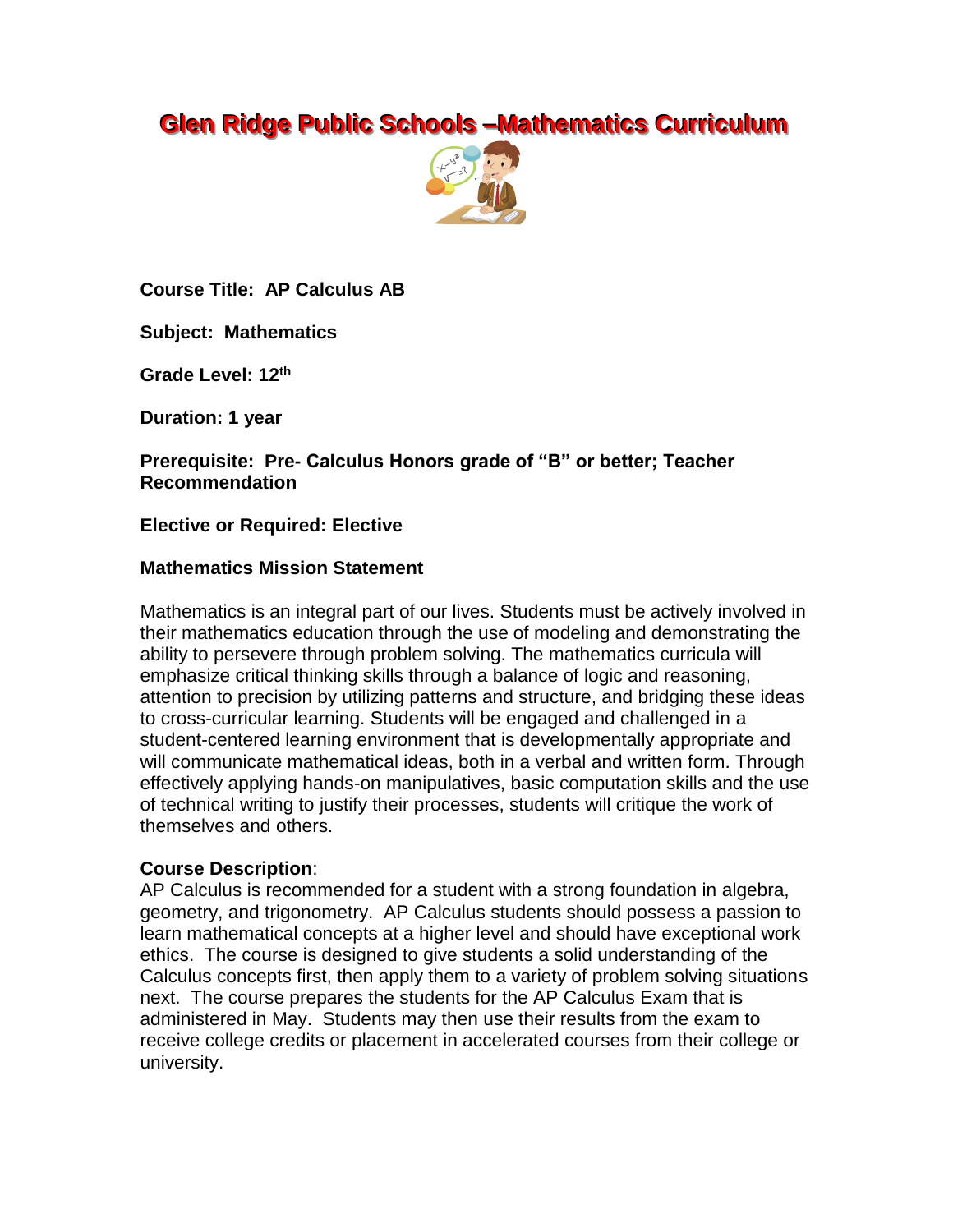**Author**: Cluny Mendez **Date Submitted**: Summer 2017

# **AP Calculus AB**

## **Topic/Unit: Prerequisites for Calculus**

#### **Approximate # Of Weeks: 2 weeks**

#### **Essential Questions:**

How do you write the equation of a line in slope-intercept form, point slope form, and standard?

What is a function and why is it significant? What are the basic functions and what do their graphs look like? How do you use the trigonometric functions in problem solving situations? What are the graphs the 6 basic trig functions? How do you find an inverse of a function algebraically? How do you graph a function's inverse graphically? What is the property that proves two functions are inverses of each other?

*NJCCS:* A-SSE 3, 4, 5. A-APR 2, 3, 4. A-REI 1, 2, 3, 4, 5, 6, 7, 10, 11, 12. F-IF 1, 2, 3, 4, 5, 6, 7, 8, 9. F- BF 1a, 1c, 3, 4, 5. F-LE 1, 2, 3, 4, 5

#### **Upon completion of this unit students will be able to:**

- Write an equation of a line in any form.
- Identify and graph all the different types of functions.
- Solve any trigonometric equation.
- Graph any trigonometric function.
- Use trigonometric functions to problem solve.
- Find the inverse of a function algebraically and graphically.
- Prove two functions are inverses.
- Solve problems involving inverses.

#### **Interdisciplinary Standards (njcccs.org)**

- Standard 9.1  $21^{st}$  -Century Life & Career Skills
- Standard 5.1 Science Practices

#### **Activities – include 21st Century Technologies:**

- Students will participate and takes notes on Smartboard Lessons and activities.
- Students will compare graphs with each other and discuss correct graphing techniques of functions.
- Students will work on problem sets independently, discuss findings in small groups, then review and reinforce as a class.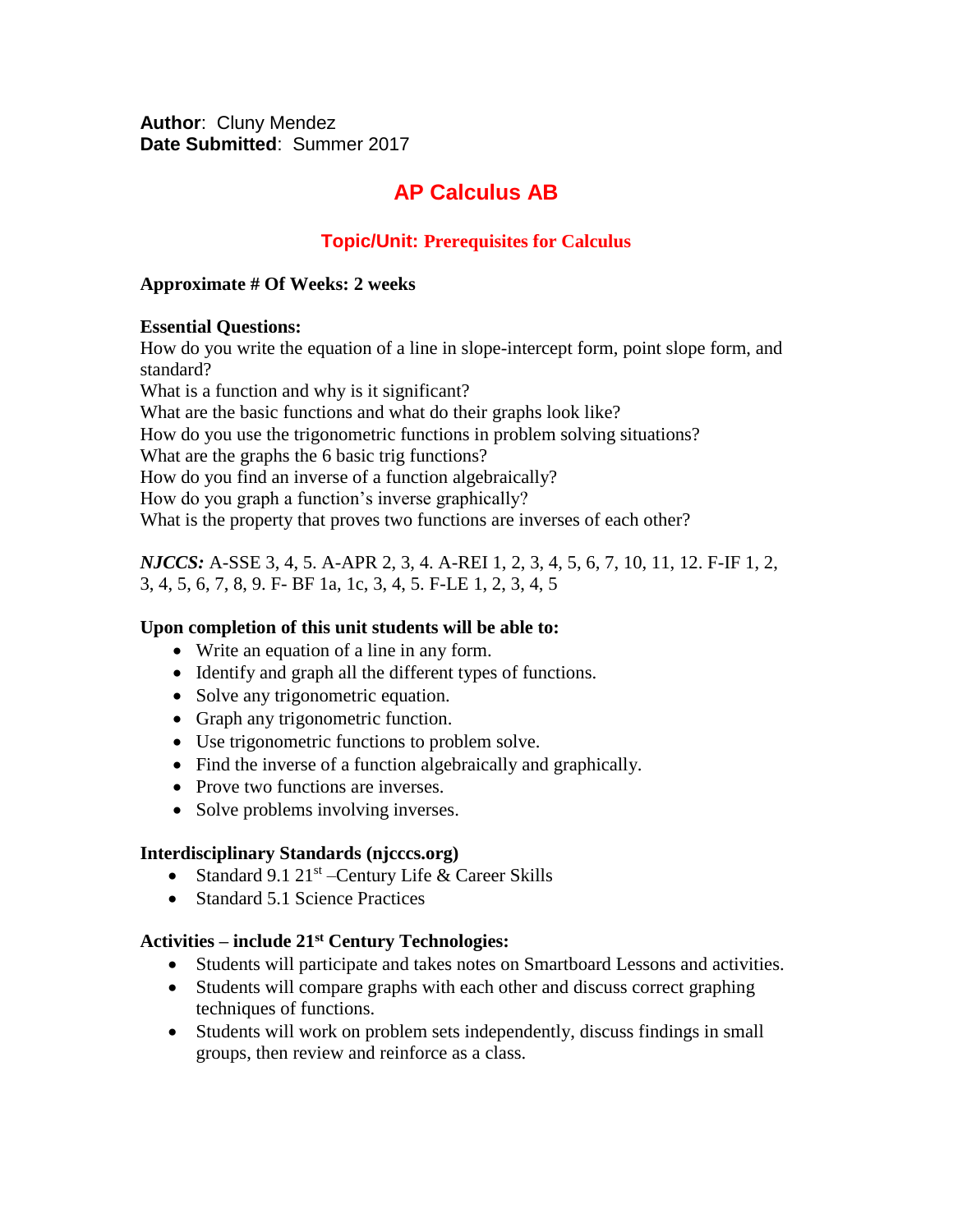### **Enrichment Activities**:

 Students will be introduced to the AP Exam and see how important their understanding of functions and equations is by highlighting and identifying questions that involve these topics.

### **Methods of Assessments/Evaluation:**

- Pair/ Share
- Revisit Essential Questions
- Unit test
- Journals
- Multi- media Presentations
- Self -assessments
- Think/Pair/Share
- Homework
- Classwork
- Independent work
- Observation
- Weekly Assessments
- Track progress on learning goals chart

#### **Resources/Including Online Resources**

- Online Textbook Information
- Teacher Webpage
- Khan Academy
- Desmos
- Textbook Chapter 1 omit section 1.4

| <b>Learning</b> | <b>Objectives</b>                         | <b>Assessment</b>      |
|-----------------|-------------------------------------------|------------------------|
| <b>Level</b>    |                                           | 4 I can teach others   |
|                 |                                           | 3 I can pass an        |
|                 |                                           | assessment             |
|                 |                                           | 2 I need more practice |
|                 |                                           | 1 I don't understand   |
|                 | Write equations of lines<br>$\bullet$     |                        |
| $\overline{2}$  | Graph basic functions<br>$\bullet$        |                        |
|                 | Prove functions are inverses<br>$\bullet$ |                        |
| 3               | Solve trig equations                      |                        |
|                 | Find inverses                             |                        |
|                 | Problem solve with functions              |                        |

## **Prerequisite Learning Goals Self-Assessment Chart**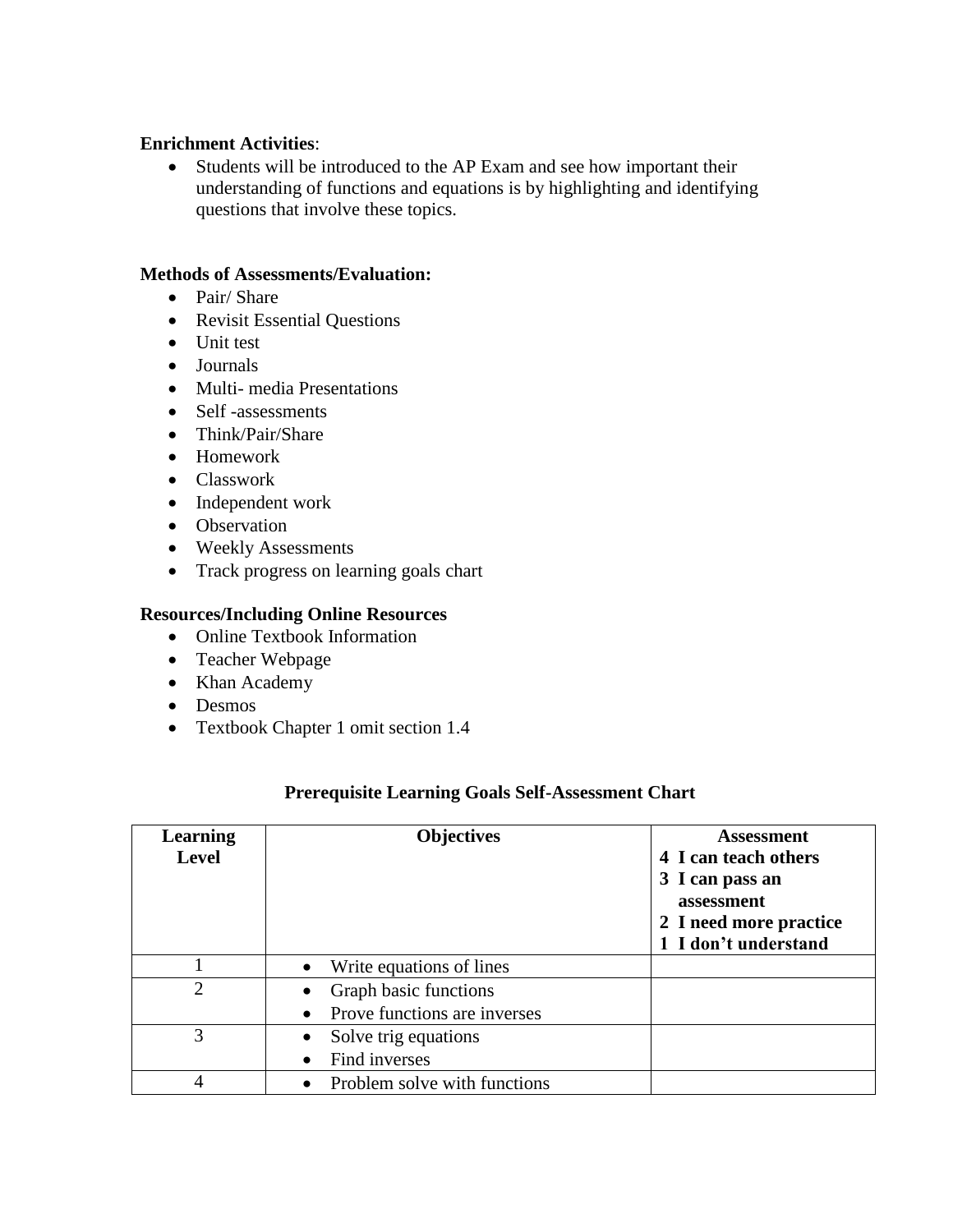# **Topic/Unit: Limits and Continuity**

## **Approximate # Of Weeks: 3 weeks**

### **Essential Questions:**

What is the difference between average rate of change and instantaneous rate of change? Can you evaluate a limit graphically and algebraically? How do limits involving infinity work? What is continuity? If a function isn't continuous how do you evaluate one and two-sided limits? How do limits and slopes of tangent lines relate to each other? Can you apply limit properties to a function to find the equation of a tangent line?

## NJCCS: N-Q 1, 2, 3. A-SSE 3a. F-IF 1, 2, 4, 5, 6, 7, 9.

## **Upon completion of this unit students will be able to:**

- Calculate average and instantaneous rates of change.
- Evaluate limits graphically and algebraically.
- Evaluate limits at infinity and infinite limits.
- Identify if a function is continuous or not.
- Evaluate "zero over zero" type of limits.
- Find the slope of a tangent line at a point on a function.
- Write an equation for the line tangent to a function.
- Calculate the equation that will give the slope of a tangent line at any given point.

## **Interdisciplinary Standards (njcccs.org)**

- Standard 9.1 21 st Century Life Career Skills
- Standard 5.1 Science Practices

## **Activities – include 21st Century Technologies:**

- Students will take notes and participate in Smartboard Lessons.
- Students will complete piecewise graphing activity.
- Students will complete "Zero over zero" worksheet in groups.
- Students will work on and complete classwork and homework problems
- independently and in small groups.
- Students will discuss solutions to problems in small groups and then as a class.
- Students will watch and draw conclusions from demonstrations using Calculus in Motion.

## **Enrichment Activities**:

• Blog responses to finding certain types of functions.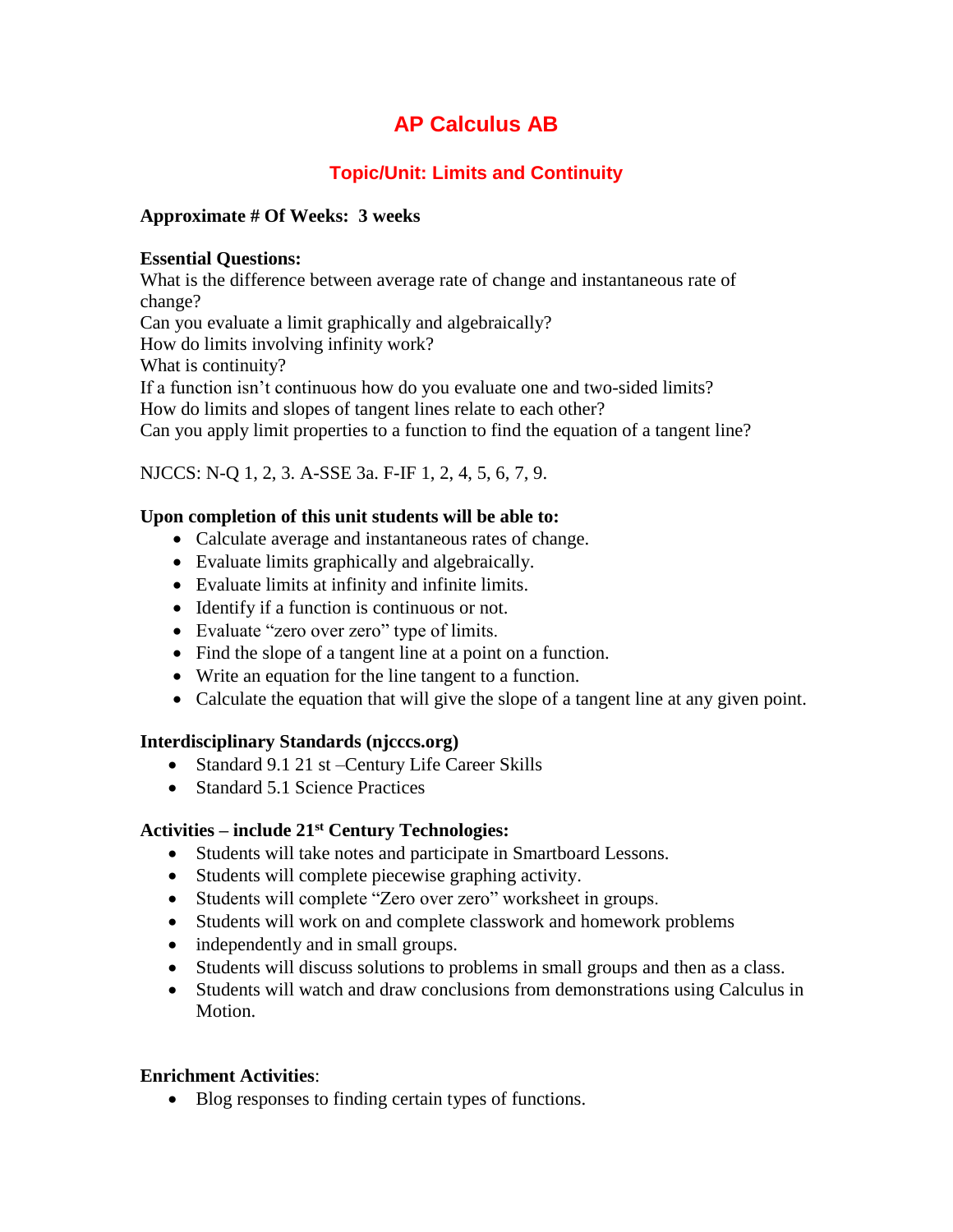#### **Methods of Assessments/Evaluation:**

- Pair/ Share
- Revisit Essential Questions
- Journal Reflection
- Unit test
- Journals
- Multi- media Presentations
- Discussion Board/Blog
- Self-Assessments
- Think/Pair/Share
- Homework
- Classwork
- Independent work
- Observation
- Weekly Assessments
- $\bullet$

## **Resources/Including Online Resources**

- Online Textbook Information
- Teacher Webpage
- Khan Academy
- Desmos
- Textbook Chapter 2

### **Limits and Continuity Self-Assessment Chart**

| <b>Learning</b><br><b>Level</b> | <b>Objectives</b>                                    | <b>Assessment</b><br>4 I can teach others<br>3 I can pass an<br>assessment<br>2 I need more practice<br>1 I don't understand |
|---------------------------------|------------------------------------------------------|------------------------------------------------------------------------------------------------------------------------------|
|                                 | Evaluate limits graphically                          |                                                                                                                              |
|                                 | Evaluate limits algebraically<br>$\bullet$           |                                                                                                                              |
|                                 | Determine points of discontinuity<br>$\bullet$       |                                                                                                                              |
| $\overline{2}$                  | Evaluate 0/0 limits                                  |                                                                                                                              |
|                                 | Evaluate limits involving infinity<br>٠              |                                                                                                                              |
| 3                               | Use limits to find the slope of tangent<br>$\bullet$ |                                                                                                                              |
|                                 | lines                                                |                                                                                                                              |
| 4                               | Write the equation of a tangent line.                |                                                                                                                              |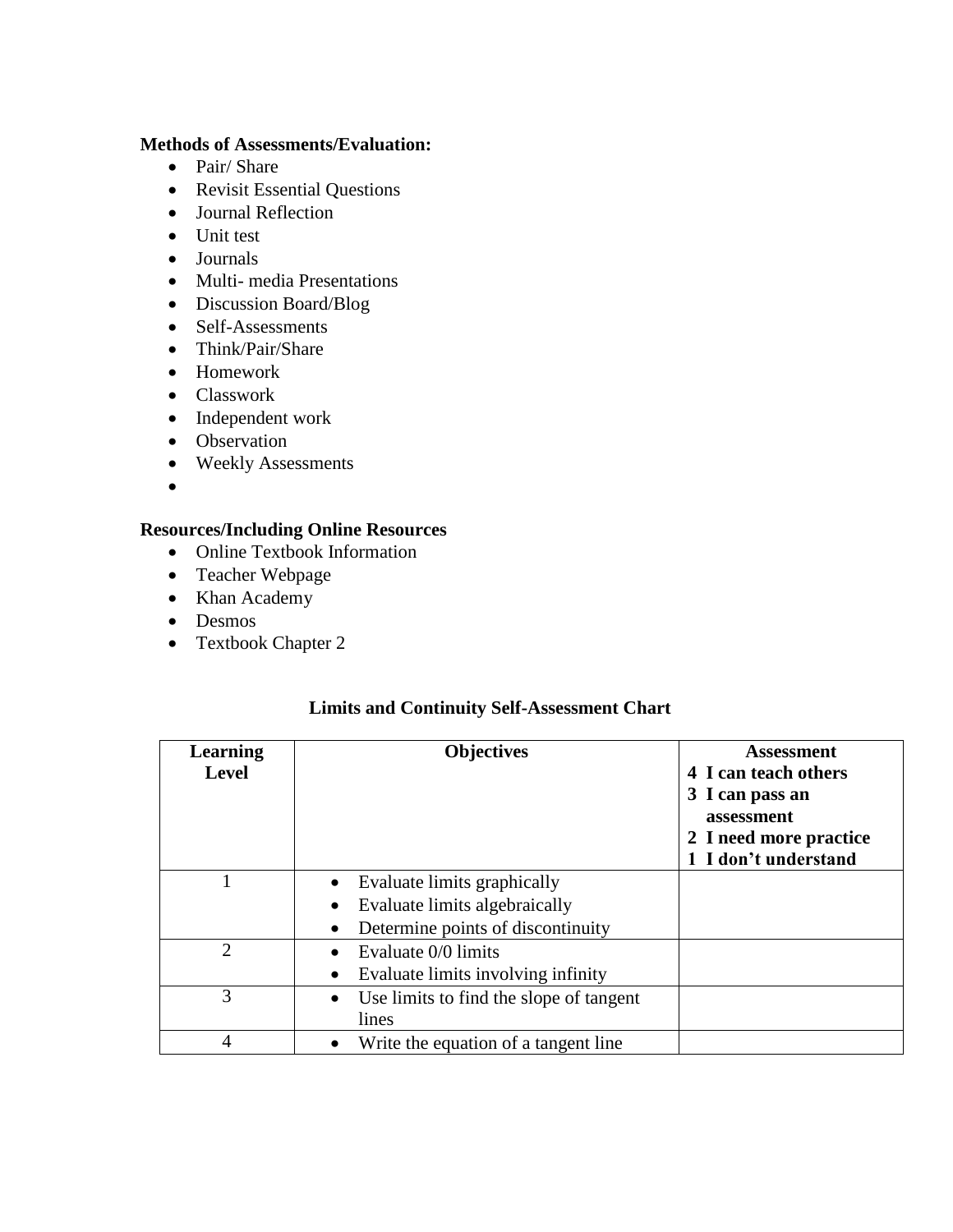# **Topic/Unit: Derivatives**

### **Approximate # Of Weeks: 5 weeks**

#### **Essential Questions:**

What is a derivative?

How do you find the derivative of a function using the definition of the derivative? How to graph a function's derivative?

How do you use the graph of a function's derivative to find the graph of the original function?

Algebraically, how do you find the original function from the derivative of polynomial functions?

When does  $f'(x)$  fail to exist?

How are continuity and differentiability related?

What are the different rules to finding the derivatives or more complex functions? How are derivatives are applied to position, velocity and acceleration functions? What are the derivatives of the trigonometric functions?

What happens when you take higher order derivatives of trigonometric functions?

*NJCCS:* N-Q 1, 2, 3. A-CED 1, 2, 3, 4. A-REI 1, 3, 6, 7, 10, 11, 12. F-IF 1, 2, 4, 5, 6, 7, 8, 9. F-BF 3. F-TF 1, 3.

## **Upon completion of this unit students will be able to:**

- Find the derivatives of functions using the definition.
- Graph and function's derivative and the original function from the derivative.
- Explain where and why a derivative may fail to exist.
- Apply the Intermediate Value Theorem for derivatives to problem solving situations.
- Apply the rules for differentiation to finding derivatives of functions algebraically.
- Use derivatives to problem solve with position, velocity and acceleration functions.
- Find the derivatives of the trigonometric functions.
- Use the ti-89 to find derivatives.

#### **Interdisciplinary Standards (njcccs.org)**

- Standard 9.1  $21^{st}$  Century Life & Career Skills
- Standard 8.1- Computer and Information Literacy
- Standard 8.2- Technology Education
- Standard 6.3 Active Citizenship in the  $21<sup>st</sup>$  Century
- Standard 5.1 Science Practices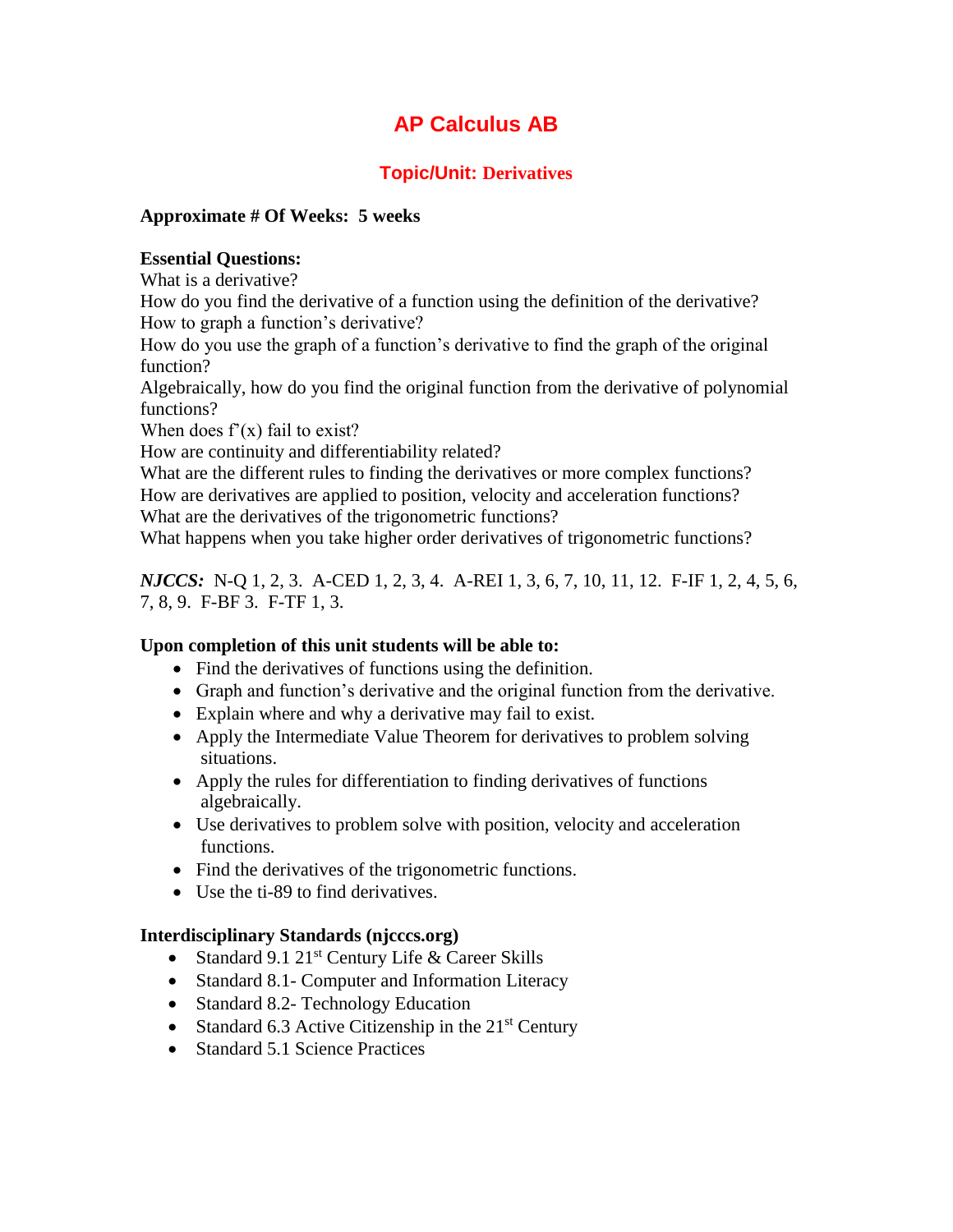# **Activities – include 21st Century Technologies:**

- Students will take notes and participate in Smartboard Lessons.
- Students will complete an activity with graphing functions and their derivatives.
- Students will complete the matching derivatives and their functions activity.
- Students will work independently and in small groups.
- Students will discuss solutions to problems in small groups and then as a class.
- Students will watch and draw conclusions from demonstrations using Calculus in Motion.
- Students will use their Ti-89 to find derivatives.

## **Enrichment Activities**:

Advanced calculator activity for finding higher order derivatives.

## **Methods of Assessments/Evaluation:**

- Pair/ Share
- Exit Slips
- Game Involving Movement
- Journal Reflection
- Revisit Essential Questions
- Unit test
- Multi- media Presentations
- Journals
- Discussion Board/Blog
- Self-Assessments
- Think/Pair/Share
- Homework
- Classwork
- Independent work
- Observation
- Weekly Assessments

## **Resources/Including Online Resources**

- Online Textbook Information
- Teacher Webpage
- Khan Academy
- Desmos
- Textbook Chapter 3

| <b>Learning</b> | <b>Objectives</b> | <b>Assessment</b>    |
|-----------------|-------------------|----------------------|
| Level           |                   | 4 I can teach others |
|                 |                   | 3 I can pass an      |
|                 |                   | assessment           |

## **Derivative Self-Assessment Chart**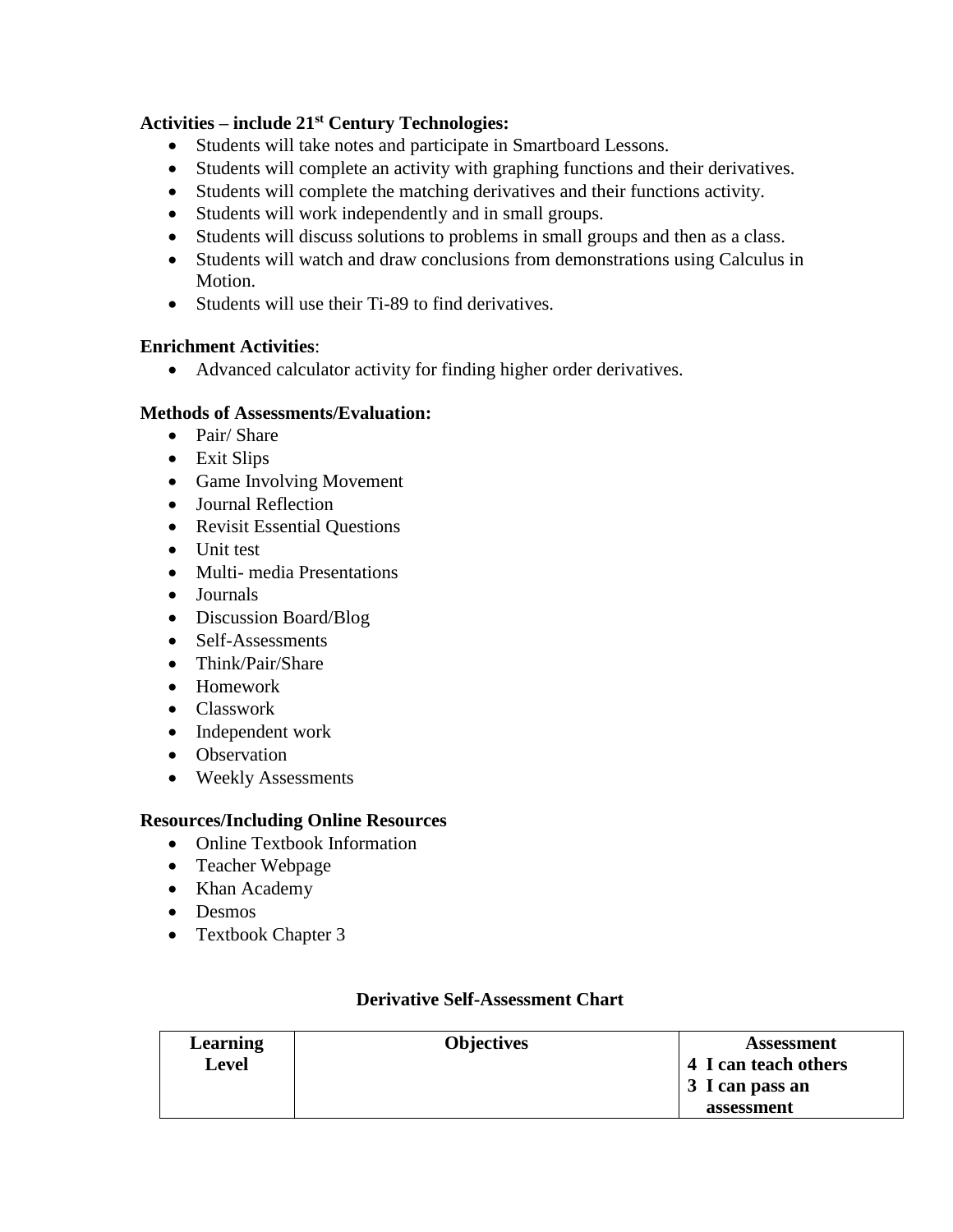|                |                                                                                                                                                                               | 2 I need more practice<br>1 I don't understand |
|----------------|-------------------------------------------------------------------------------------------------------------------------------------------------------------------------------|------------------------------------------------|
|                | • Find the derivatives of functions using<br>the definition<br>• Find the derivatives of functions<br>involving the rules                                                     |                                                |
| $\overline{2}$ | Graph a function's derivative<br>Graph an original function from the<br>$\bullet$<br>derivative graph<br>Explain where and why a derivative may<br>$\bullet$<br>fail to exist |                                                |
| 3              | Find the derivatives of functions<br>$\bullet$<br>involving more than one rule                                                                                                |                                                |
| 4              | Use derivatives to problem solve with<br>$\bullet$<br>position, velocity, and acceleration                                                                                    |                                                |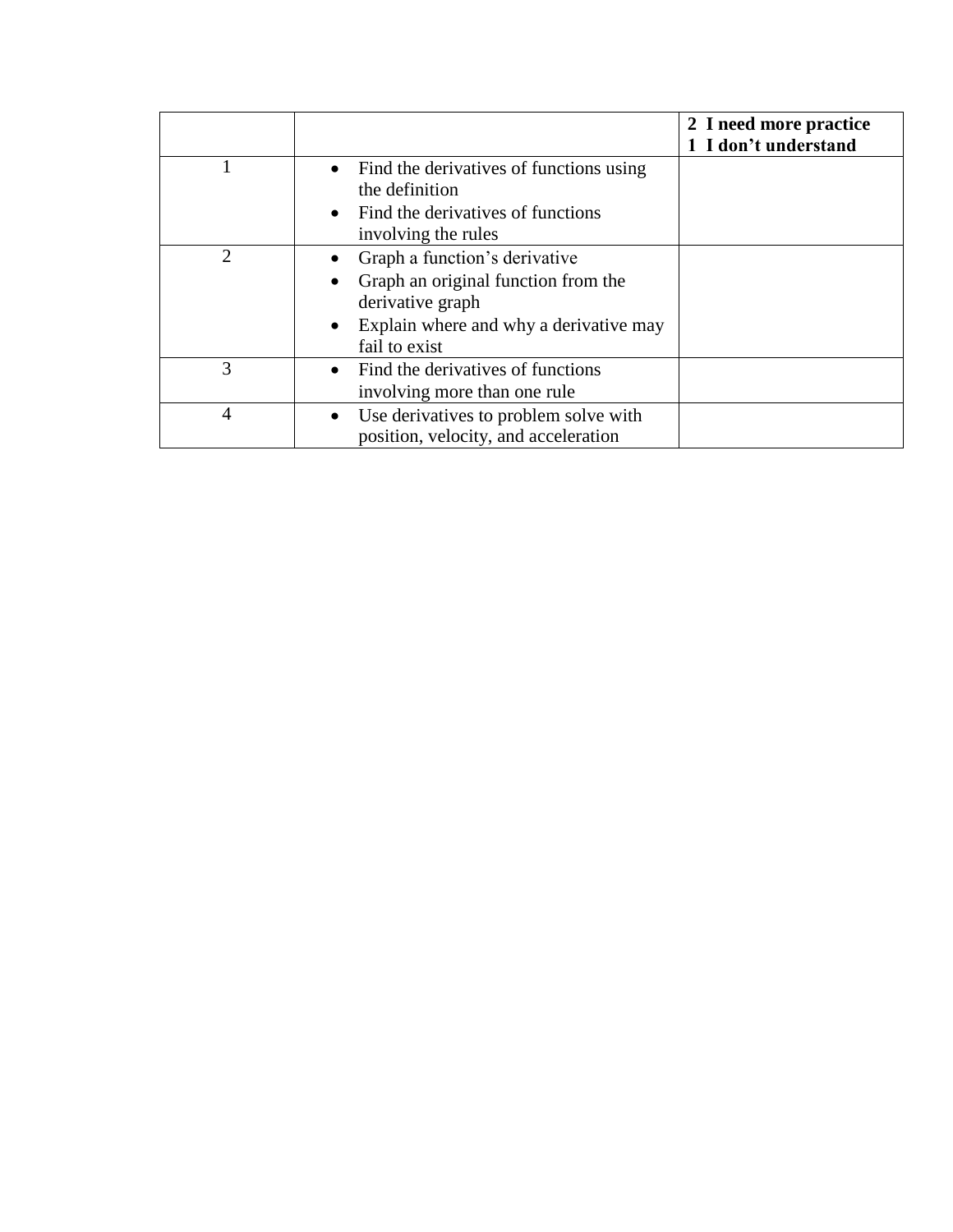# **Topic/Unit: More Derivatives**

## **Approximate # Of Weeks: 2 weeks**

### **Essential Questions:**

How do you use the Chain Rule to find the derivatives of composite functions? When do you use implicit differentiation and what are the steps? How do you find the derivatives of the inverse trig functions? What are the derivatives of exponential and logarithmic functions?

*NJCCS:* N-Q 1, 2, 3. A-CED 1, 2, 3, 4. A-REI 10, 11, 12. F-IF 1, 2, 4, 5, 6, 7, 8, 9. F-BF 1c, 3, 4, 5. F- LE 1, 2, 3, 4. F-TF 1, 3.

## **Upon completion of this unit students will be able to:**

- Find the derivatives of composite functions.
- Differentiate implicitly.
- Derive and find the derivatives of the inverse trig functions.
- Find the derivatives of exponential and logarithmic functions.
- Use the derivatives in problem solving situations.
- Find the graphs and derivatives on the Ti-89 graphing calculator.

## **Interdisciplinary Standards (njcccs.org)**

- Standard 9.1  $21^{st}$  Century Life & Career Skills
- Standard 8.1- Computer and Information Literacy
- Standard 8.2- Technology Education
- Standard 6.3 Active Citizenship in the  $21<sup>st</sup>$  Century
- Standard 5.1 Science Practices

## **Activities – include 21st Century Technologies:**

- Students will take notes and participate in Smartboard Lessons.
- Students will complete discovery activity with graphing exponential functions and their derivatives.
- Students will complete the matching derivatives and their functions activity.
- Students will work independently and in small groups.
- Students will discuss solutions to problems in small groups and then as a class.
- Students will watch and draw conclusions from demonstrations using Calculus in Motion.
- Students will use their Ti-89 to find derivatives.

## **Enrichment Activities**:

• Chain Rule Activity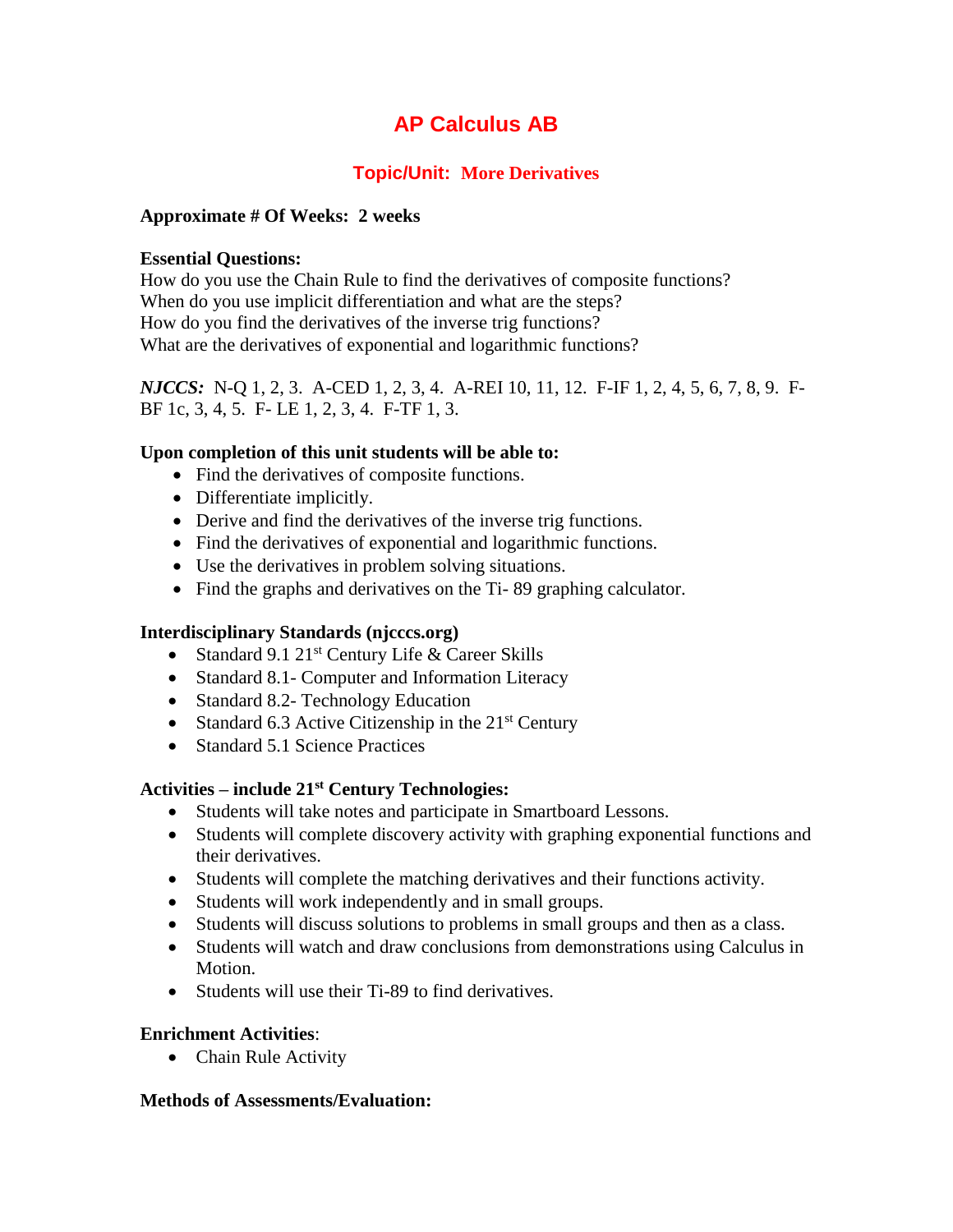- Pair/ Share
- Exit Slips
- Game Involving Movement
- Journal Reflection
- Revisit Essential Questions
- Unit test
- Multi- media Presentations
- Journals
- Discussion Board/Blog
- Self-Assessments
- Think/Pair/Share
- Homework
- Classwork
- Independent work
- Observation
- Weekly Assessments

- Online Textbook Information
- Teacher Webpage
- Khan Academy
- Desmos
- Textbook Chapter 4
- AP Prep Questions

#### **More Derivatives Self-Assessment Chart**

| <b>Learning</b><br><b>Level</b> | <b>Objectives</b>                                                                                                                             | Assessment<br>4 I can teach others<br>3 I can pass an<br>assessment<br>2 I need more practice<br>1 I don't understand |
|---------------------------------|-----------------------------------------------------------------------------------------------------------------------------------------------|-----------------------------------------------------------------------------------------------------------------------|
|                                 | None<br>$\bullet$                                                                                                                             |                                                                                                                       |
| $\overline{2}$                  | Find derivatives of exponential and<br>$\bullet$<br>logarithmic functions<br>Use the calculator to find graphs of<br>$\bullet$<br>derivatives |                                                                                                                       |
| 3                               | Use implicit differentiation to find<br>$\bullet$<br>derivatives                                                                              |                                                                                                                       |
| 4                               | Find the derivatives of the inverse trig<br>$\bullet$<br>functions<br>Use derivatives to problem solve<br>$\bullet$                           |                                                                                                                       |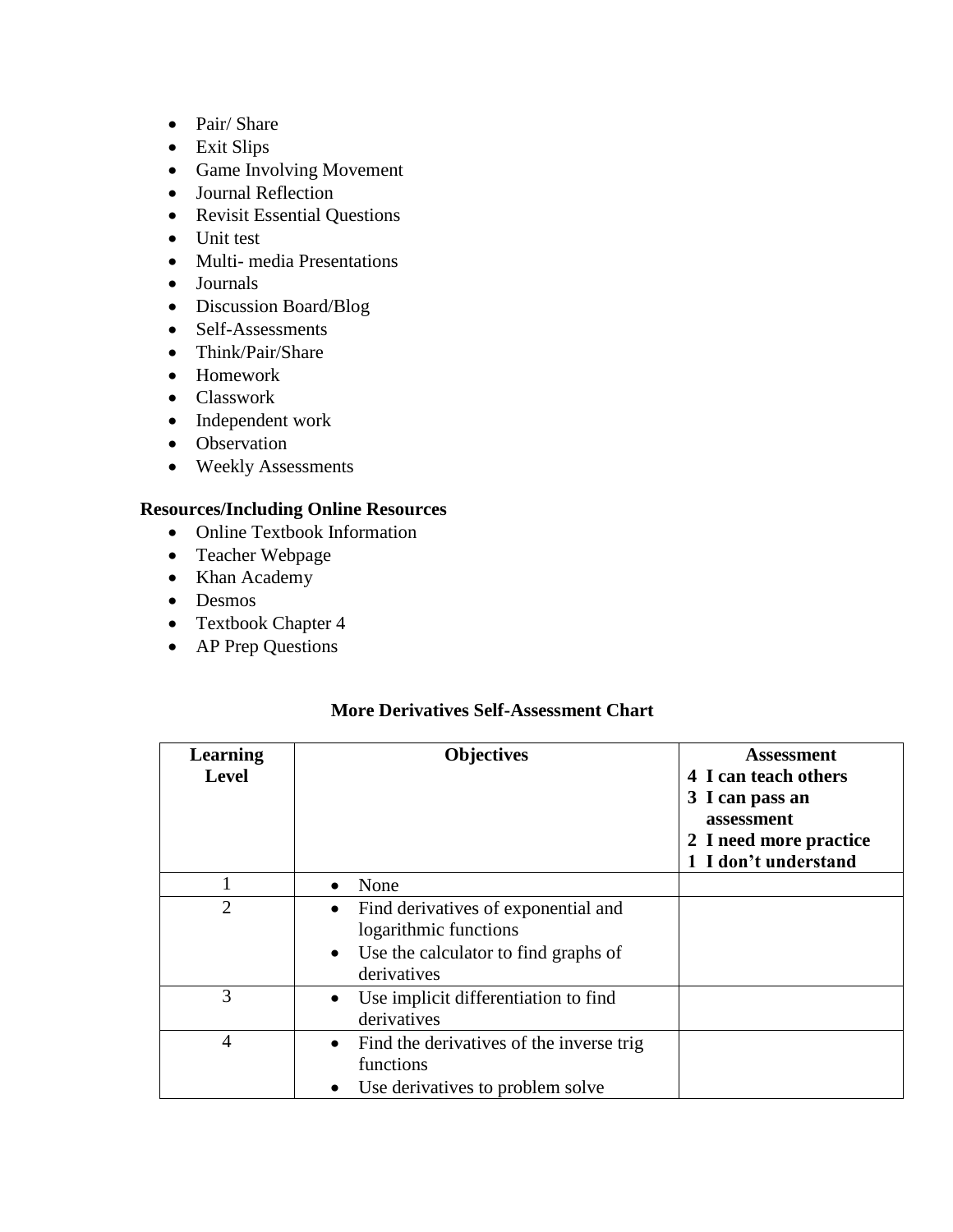## **Topic/Unit: Applications of Derivatives**

### **Approximate # Of Weeks: 6 weeks**

#### **Essential Questions:**

How do you find the extreme values of functions? What is the difference between a local extreme value and an absolute extreme value? What is the Mean Value Theorem and what does it allow you to find? What is the connection between the graphs of  $f$ ,  $f$ <sup>"</sup> and  $f$ <sup>"</sup>? What are the steps in using derivatives to model and optimize? What are the steps in using derivatives to solve related rate problems?

## *NJCCS:* N-Q 2, 3. A-CED 1, 2, 3, 4. G-MG 1, 2, 3

### **Upon completion of this unit students will be able to:**

- Find extreme values of functions.
- Apply the Mean Value Theorem.
- Connect the graphs of functions and their derivatives.
- Problem solve with derivatives.

#### **Interdisciplinary Standards (njcccs.org)**

- Standard 9.1  $21^{st}$  Century Life & Career Skills
- Standard 8.1- Computer and Information Literacy
- Standard 8.2- Technology Education
- Standard 6.3 Active Citizenship in the  $21<sup>st</sup>$  Century
- Standard 5.1 Science Practices

#### **Activities – include 21st Century Technologies:**

- Students will take notes and participate in Smartboard Lessons.
- Students will work independently and in small groups.
- Students will discuss solutions to problems in small groups and then as a class.
- Students will watch and draw conclusions from demonstrations using Calculus in Motion.
- Students will use their Ti-89 to problem solve.

#### **Enrichment Activities**:

• Related Rates Lab Activity

- Pair/ Share
- Exit Slips
- Journal Reflection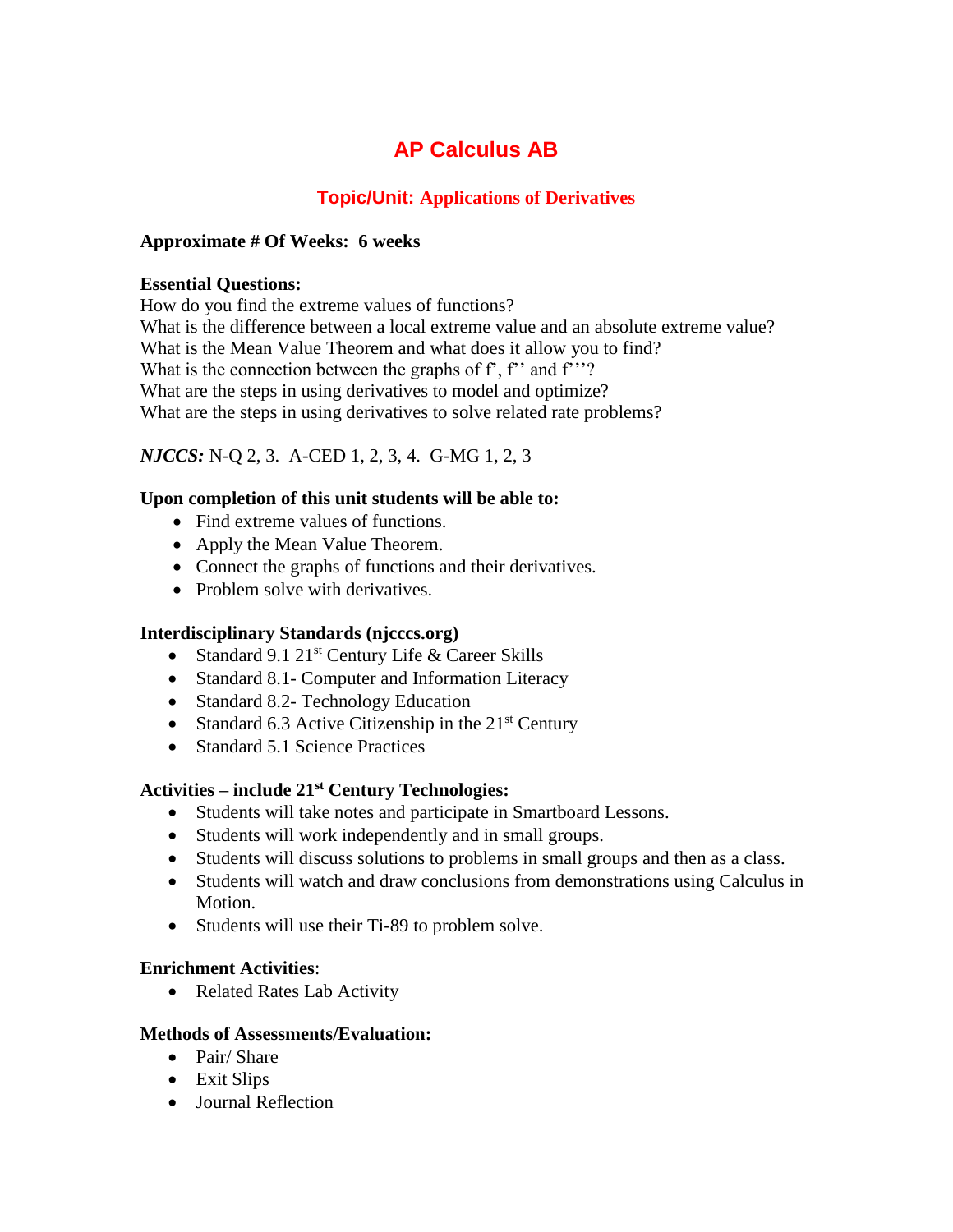- Revisit Essential Questions
- Unit test
- Multi-media Presentations
- Journals
- Discussion Board/Blog
- Self-Assessments
- Think/Pair/Share
- Homework
- Classwork
- Independent work
- Observation
- Weekly Assessments

- Online Textbook Information
- Teacher Webpage
- Khan Academy
- Desmos
- AP Test Prep Questions
- Textbook Chapter 5

### **Application of Derivatives Self-Assessment Chart**

| <b>Learning</b><br><b>Level</b> | <b>Objectives</b>                                                                                                       | <b>Assessment</b><br>4 I can teach others<br>3 I can pass an<br>assessment<br>2 I need more practice<br>1 I don't understand |
|---------------------------------|-------------------------------------------------------------------------------------------------------------------------|------------------------------------------------------------------------------------------------------------------------------|
|                                 | • Find possible critical values with<br>derivatives                                                                     |                                                                                                                              |
| 2                               | • Find extreme values of functions with<br>derivates                                                                    |                                                                                                                              |
| 3                               | Use the Mean Value Theorem<br>Connect the graphs of the functions of f,<br>$\bullet$<br>$f^{\prime}$ , and $f^{\prime}$ |                                                                                                                              |
| 4                               | Use derivatives to problem solve<br>$\bullet$                                                                           |                                                                                                                              |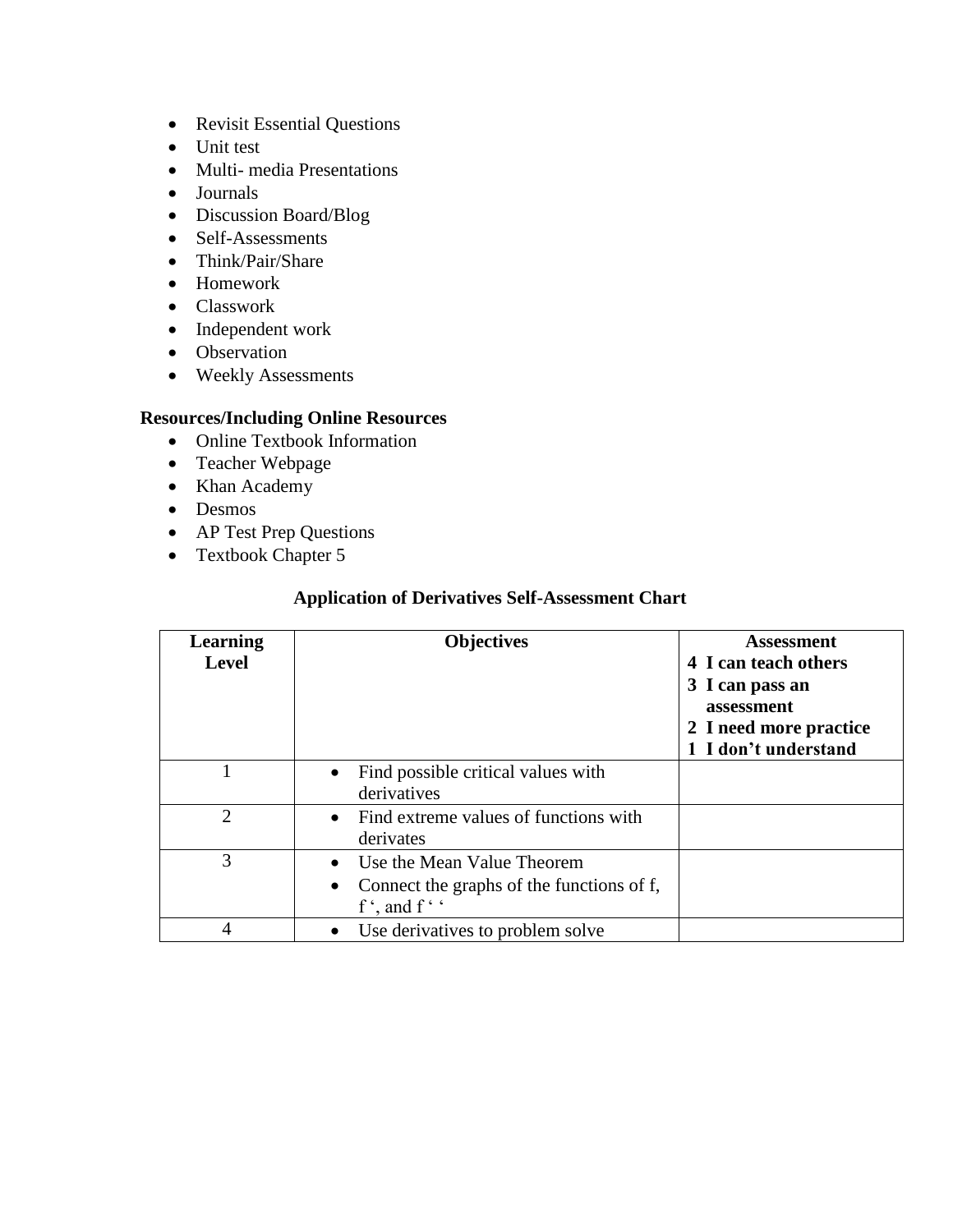# **Topic/Unit: The Definite Integral**

### **Approximate # Of Weeks: 6 weeks**

#### **Essential Questions:**

What are the three rectangular approximation methods and what are they used for? What is the definition of the definite integral? What does an antiderivative of a function give? How do you define and apply the Fundamental Theorem of Calculus? How do you calculate the area under a curve by applying the Trapezoidal Rule? What is the relationship between the Trapezoidal Rule and LRAM and RRAM?

## *NJCCS:* N-Q 2, 3. A-CED 1, 2, 3, 4. F-IF 4, 5, 7, 8. G-MG 1.

### **Upon completion of this unit students will be able to:**

- Approximate areas under a curve using the 4 different techniques.
- Find the exact area under a curve be evaluating a definite integral.
- Find antiderivatives of functions.
- Define and apply the Fundamental Theorem of Calculus.

### **Interdisciplinary Standards (njcccs.org)**

- Standard 9.1 21st Century Life & Career Skills
- Standard 8.1 Computer and Information Literacy
- Standard 5.1 Science Practices

#### **Activities – include 21st Century Technologies:**

- Students will take notes and participate in Smartboard Lessons.
- Students will complete The Pump and The Airplane problems to introduce areas under a curve.
- Students will work independently and in small groups.
- Students will discuss solutions to problems in small groups and then as a class.
- Students will watch and draw conclusions from demonstrations using Calculus in Motion.
- Students will use their Ti-89 to integrate problems that cannot be done by hand.

## **Enrichment Activities**:

• Simpson's Rule Activity

- Pair/ Share
- Exit Slips
- Journal Reflection
- Revisit Essential Questions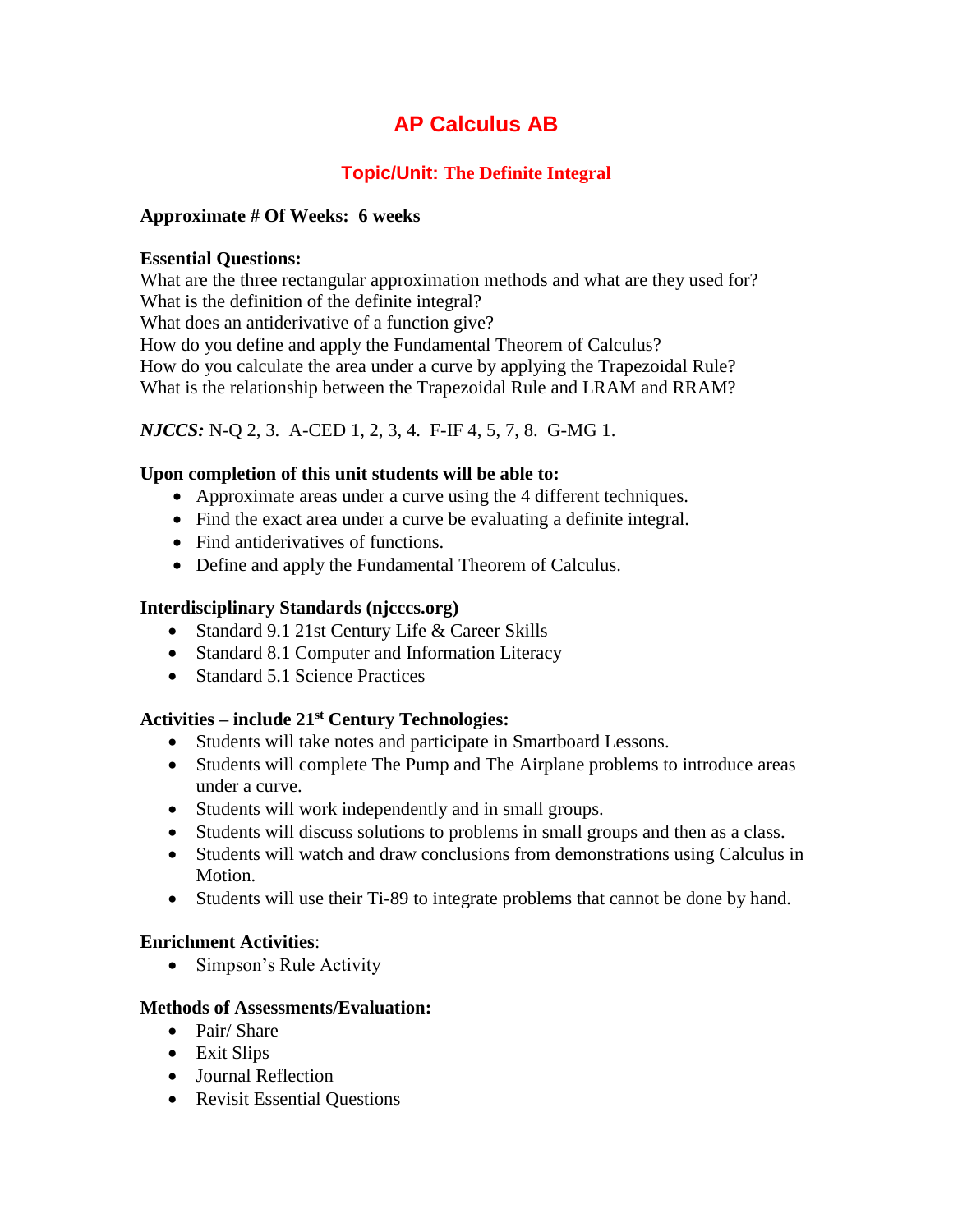- Unit test
- Multi- media Presentations
- Journals
- Discussion Board/Blog
- Self-Assessments
- Think/Pair/Share
- Homework
- Classwork
- Independent work
- Observation
- Weekly Assessments

- Online Textbook Information
- Teacher Webpage
- Khan Academy
- Desmos
- AP Test Prep Questions
- Textbook Chapter 6

## **The Definite Integral Self-Assessment Chart**

| <b>Learning</b><br><b>Level</b> | <b>Objectives</b>                                                                                                                                                                  | Assessment<br>4 I can teach others<br>3 I can pass an<br>assessment<br>2 I need more practice<br>1 I don't understand |
|---------------------------------|------------------------------------------------------------------------------------------------------------------------------------------------------------------------------------|-----------------------------------------------------------------------------------------------------------------------|
|                                 | None                                                                                                                                                                               |                                                                                                                       |
| $\overline{2}$                  | Use the rectangular approximation<br>$\bullet$<br>methods to approximate area under a<br>curve<br>Use the Trapezoidal Rule to approximate<br>$\bullet$<br>the area under the curve |                                                                                                                       |
| 3                               | Evaluate definite integrals<br>Use the Fundamental Theorem of<br>$\bullet$<br>Calculus                                                                                             |                                                                                                                       |
| 4                               | Find anti-derivates                                                                                                                                                                |                                                                                                                       |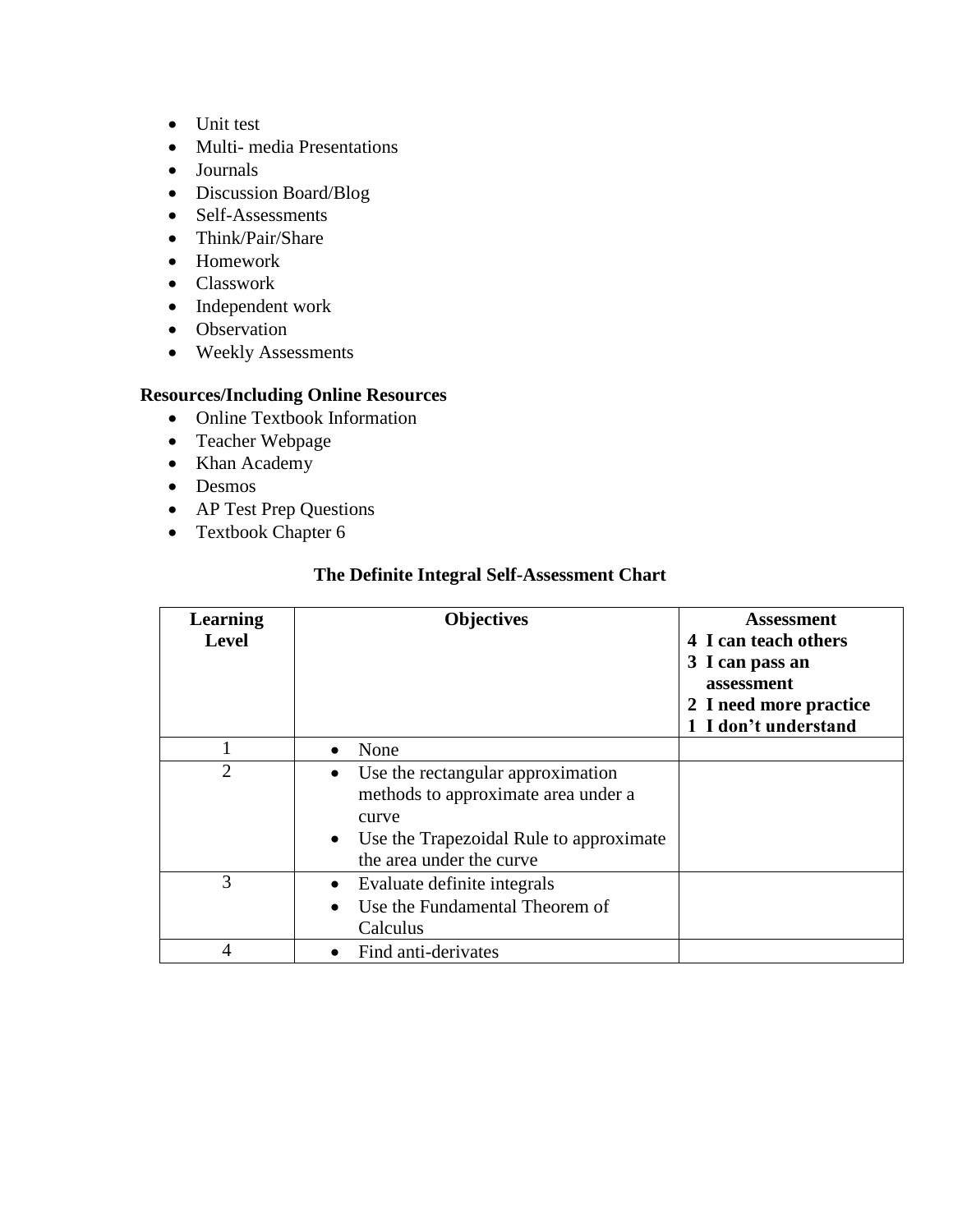## **Topic/Unit: Differential Equations and Mathematical Modeling**

### **Approximate # Of Weeks: 6 weeks**

#### **Essential Questions:**

How do you graph a slope field?

How does an initial condition impact the graph of your slope field? When do you use anti-differentiation by substitution and how does it work? How do you solve exponential growth and decay problems by applying antidifferentiation rules?

*NJCCS:* N-Q 2, 3. A-CED 1, 2, 3, 4. F-IF 4, 5, 7, 8. F-LE 1, 2, 3, 4, 5. G-MG 1.

## **Upon completion of this unit students will be able to:**

- Graph slope fields.
- Overlay solutions on slope fields.
- Aniti-differentiate but substitution.
- Solve real world problems involving growth and decay.

## **Interdisciplinary Standards (njcccs.org)**

- Standard 9.1  $21^{st}$  Century Life & Career Skills
- Standard 8.1- Computer and Information Literacy
- Standard 8.2- Technology Education
- Standard 6.3 Active Citizenship in the  $21<sup>st</sup>$  Century
- Standard 5.1 Science Practices

## **Activities – include 21st Century Technologies:**

- Students will take notes and participate in Smartboard Lessons.
- Students will complete introductory activities for slope fields.
- Students will work independently and in small groups.
- Students will discuss solutions to problems in small groups and then as a class.
- Students will watch and draw conclusions from demonstrations using Calculus in Motion.

## **Enrichment Activities**:

Activity using the Ti- 89 to draw slope fields.

- Pair/ Share
- Exit Slips
- Game Involving Movement
- Journal Reflection
- Revisit Essential Questions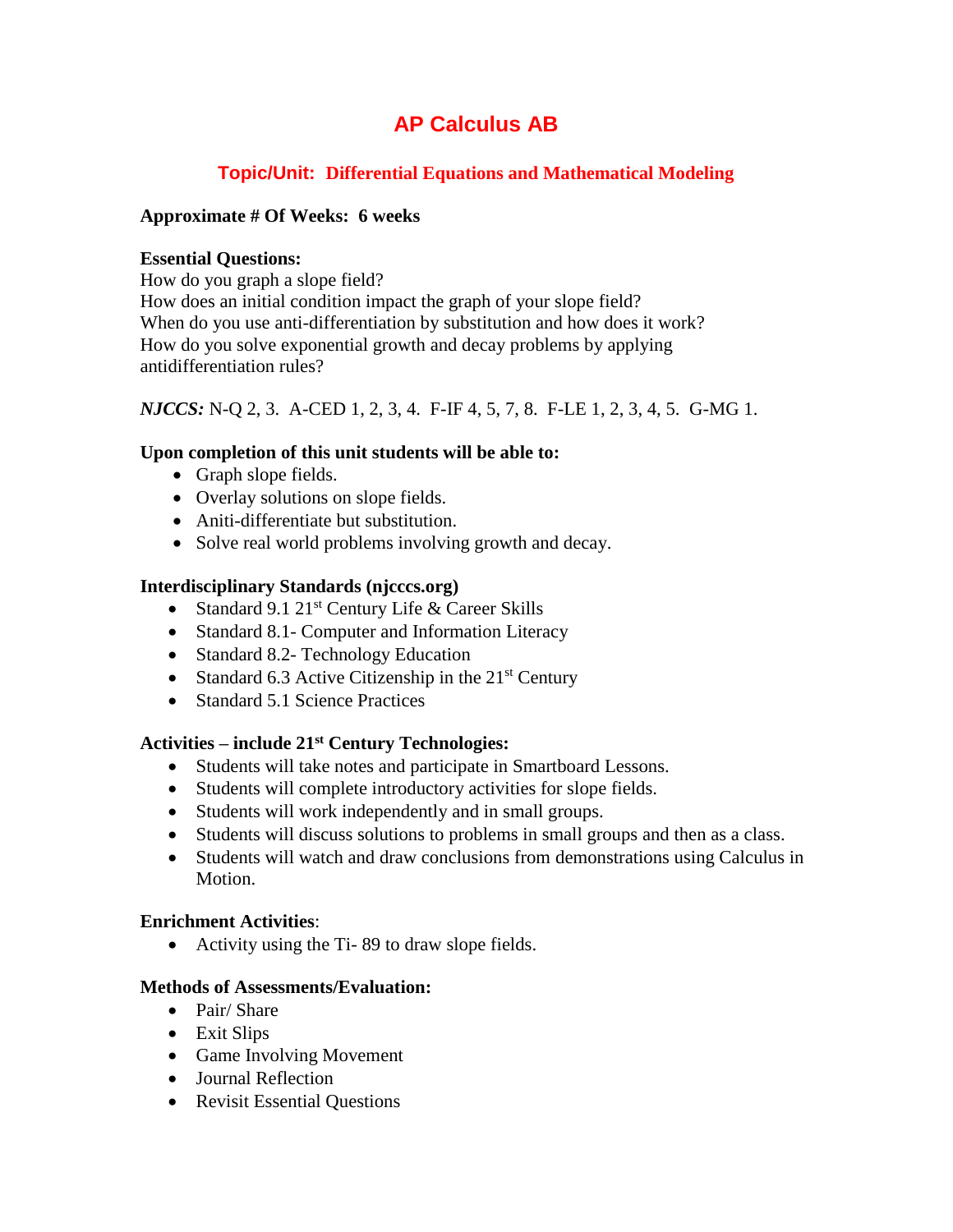- Unit test
- Multi- media Presentations
- Journals
- Discussion Board/Blog
- Self-Assessments
- Think/Pair/Share
- Homework
- Classwork
- Independent work
- Observation
- Weekly Assessments

- Online Textbook Information
- Teacher Webpage
- Khan Academy
- Desmos
- Textbook Chapter 7, omit 7.3, 7.5

| Learning<br><b>Level</b> | <b>Objectives</b>                                                                                         | Assessment<br>4 I can teach others<br>3 I can pass an<br>assessment<br>2 I need more practice<br>1 I don't understand |
|--------------------------|-----------------------------------------------------------------------------------------------------------|-----------------------------------------------------------------------------------------------------------------------|
|                          | Graph a slope field<br>Use an initial condition and overlay a<br>$\bullet$<br>solution on the slope field |                                                                                                                       |
| $\overline{2}$           | None                                                                                                      |                                                                                                                       |
| 3                        | Anti-differentiate by substitution                                                                        |                                                                                                                       |
| $\overline{4}$           | Problem solve growth and decay<br>problems                                                                |                                                                                                                       |

## **Differential Equation Self-Assessment Chart**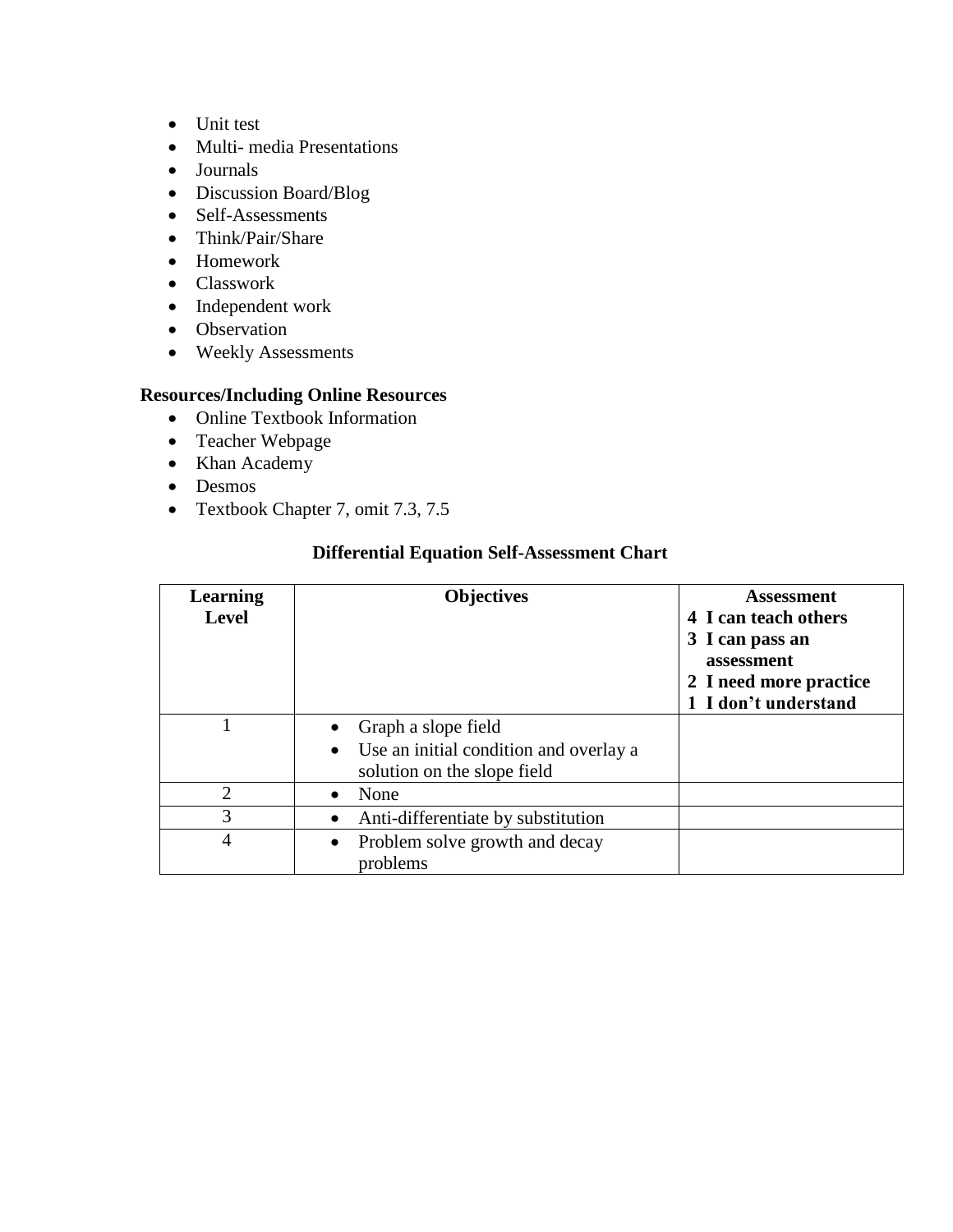# **Topic/Unit: Applications of Definite Integrals**

### **Approximate # Of Weeks: 6 weeks**

#### **Essential Questions:**

How do you describe an integral as net change? How do you calculate the areas in a plane by using integrals? How do you calculate the volumes of solids formed by areas? How do you calculate the volumes of solids formed by revolving areas around axes?

### *NJCCS:* N-Q 2, 3. A-CED 1, 2, 3, 4. F-IF 4, 5, 7, 8. F-LE 1, 2, 3, 4, 5. G-GMD 4. G-MG 1.

### **Upon completion of this unit students will be able to:**

- Apply properties of definite integrals to solving rate problems.
- Calculate the areas in planes by using integrals.
- Calculate volumes of cross sectional areas of different shapes.
- Calculate volumes of revolution.

## **Interdisciplinary Standards (njcccs.org)**

- Standard 9.1  $21^{st}$  Century Life & Career Skills
- Standard 8.1- Computer and Information Literacy
- Standard 8.2- Technology Education
- Standard 6.3 Active Citizenship in the  $21<sup>st</sup>$  Century
- Standard 5.1 Science Practices

## **Activities – include 21st Century Technologies:**

- Students will take notes and participate in Smartboard Lessons.
- Students will complete integral as net change activities.
- Students will explore different shapes that give a cross sectional area.
- Students will revolve areas around axes and calculate their volumes.
- Students will work independently and in small groups.
- Students will discuss solutions to problems in small groups and then as a class.
- Students will watch and draw conclusions from demonstrations using Calculus in Motion.
- Students will use the Ti-89 graphing calculator to problem solve.

## **Enrichment Activities**:

L'Hopital's Rule Lesson.

- Pair/ Share
- Exit Slips